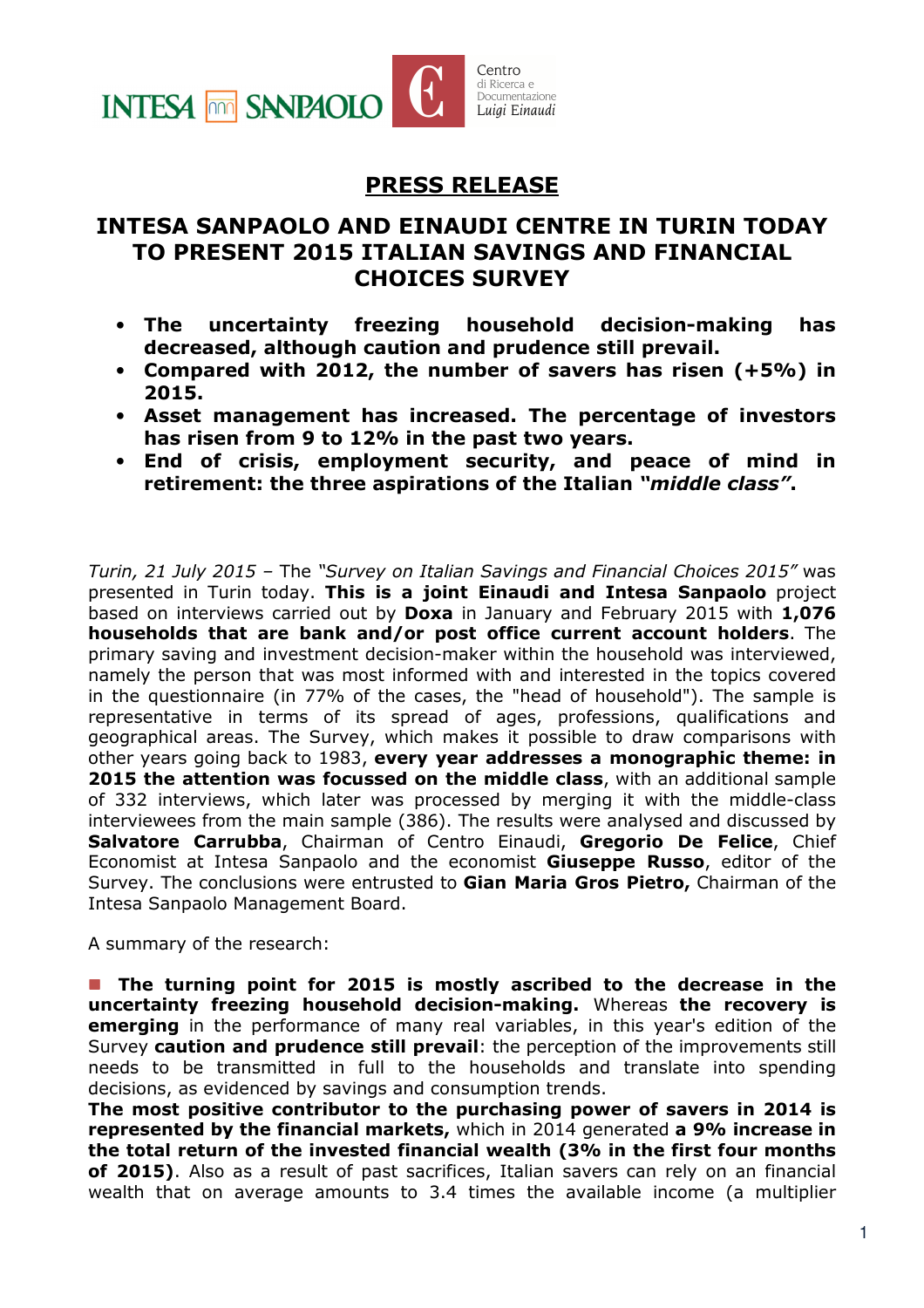

exceeding the 3.2 times of France, and 2.9 times of Germany; as established based on Eurostat data).

As regards the **income**, Survey confirms that the tendency to declare it lower than the needs of the standard of living has almost come to a halt. However, in 2014 and 2015, the percentage of people reporting their income as being "hardly sufficient" continues to grow; in other words, in 2014 there has been a low increase in the portion of the sample that can make ends meet for the rest of the month.

In 2015 the number of people that financially were fully independent is almost unchanged as against the 2014 level (almost 86%), even though a small portion of the sample continues to slip from being only partially independent to fully dependent. Compared with 2014, the situation is worse for women and for vounger age groups (less than 25 years).

**Savings and pensions between expectations and prudence.** While there is still a high number of households that due to the crisis were forced to lower their standard of living (51%, down from the 56% peak in 2013), an almost identical percentage lowers it as a strictly precautionary measure, thus confirming that they are taking back control of their finances.

The sample reviewed remains a sample of savers: 62% of interviewees believe that savings are "**crucial" or "very useful"** (94%, if we are to include the people who rank it "somewhat useful"). Since 2000 there has been progressive **erosion** in the number of households managing to save. But, in 2015, we must report a 5 percentage point progress for savers compared with 2012 (the worst year since the financial crisis): from 38.6 to 43.7%.

Those who save with **a specific goal** in mind chiefly aim at guarding against **unexpected** events (48%). The second place is occupied by **Children**, who were mentioned by 23% of savers, whereas the **Home** has ranked fourth, which was only reported by 9%: generally Children replaced the House as a reason for setting aside part of the income. Third came savings for their **Retirement age:** this has been mentioned by 19% of savers. One third of people saving for their retirement age, do so for medical assistance reasons: this means that **a low number of people save** for a generic reason associated with their old age income.

As for pension expectations, the balance between the opinions on the sufficiency and insufficiency of the expected income amounts to 18% of the sample: this value has not recovered after the crisis, while reaching 12% in 2013, essentially because only a relatively low number of interviewees state they subscribed a form of second or third pillar retirement pension (most of them claim they lack sufficient liquidity to invest in this additional security). For many Italians, the supplementary retirement pension remains a "hot" theme, because it has not yet been addressed in substantive terms, despite widespread awareness of the low income replacement rate for future pensions (58%, as based on the subjective estimate of the interviewed sample).

**A cash poor - house rich country.** The proportion of households occupying a privately owned house has risen from about 76% in 2000 to about 79% in 2015. As a consequence of the crisis, a dramatic decrease may be observed in those rating property the best or most secure investment. On the other hand, **popularity is stable** for property ranked as «good investment provided you used it/live in there». On top of this, from 2012 onward, the conviction has emerged that a home is «the best way to leave an inheritance to your children». The first rating is subscribed in 2015 by 51% of the interviewees, the second by 36% - these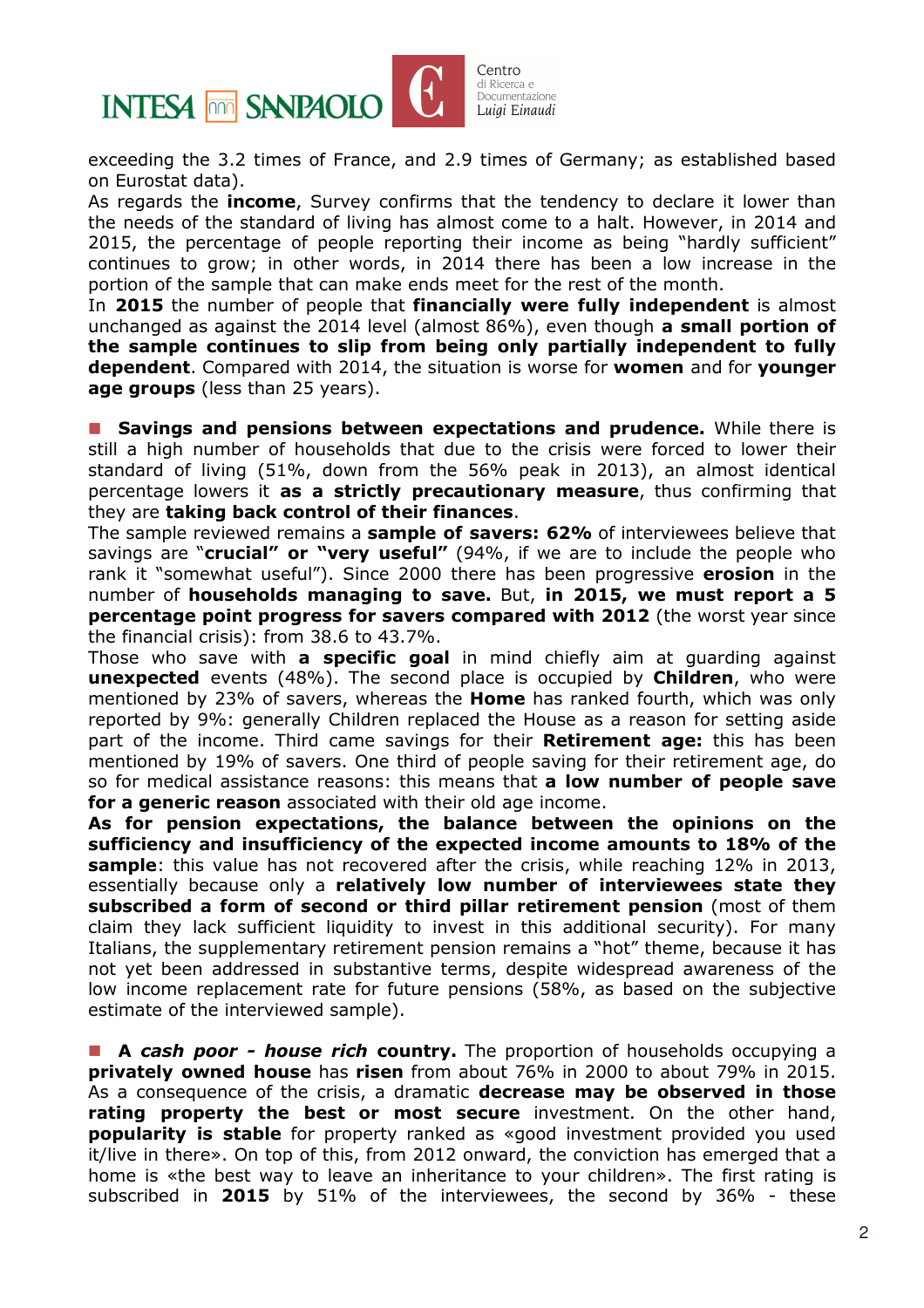

proportions remaining almost unchanged, notwithstanding a few exceptions, across ages and educational levels.

Savers seem to have become more aware of the risks peculiar also to real estate investments. Between 2013 and 2015, those who wish to sell without repurchasing have halved (from 1.9 to 0.9%), while a considerable number of households wish to increase their «exposure to real estate»: the latter rising from 5.7% in 2013, to 6.1 in 2014, to 7.3 in 2015 (data including both the people who intend to purchase to turn a profit, 2.6%, and the people who intend to purchase for themselves or their family, 4.7%). A house is perhaps the only real temptation that still leads to run into debt while being willing to do so, and accounts for about 90% of borrowers in 2015; this may also be driven by the consideration that a house enables intergenerational wealth transfer to your children.

**Investments: initial effects of returning confidence.** Investors have historically paid attention, even if with varying intensity, to the different goals of an investment (liquidity, security, short-term yield and long-term yield). But, when the crisis broke out, the security **factor** began to prevail over other preferences: starting from 2013, over half the interviewees rated the certainty of not losing their capital as the first aspect they cared about.

However, in 2015 some timid signs of a reversal of this trend have emerged: the proportion of those giving top priority to security has dropped from over 55 to 52%. There is greater focus on long-term yields, whereas liquidity, that was ranked first by about one third of savers until 2011, is now rated a priority only by 13 per cent. 66% of savers state they are not very inclined to risk and 43.9% of the sample is positioned in the lowest end in absolute terms as to risk appetite. The more risk-inclined bracket accounts for less than 7% of savers; its values are more or less in line with historical values and signal a return to normal standards from the prevailing attitudes at the height of the crisis.

A hint of the easing is the extension of the investment horizon: the ideal horizon is beyond three years for 37% of the sample.

Another sign of normalisation is the reduced interest in financial matters: the number of those who declare that they are attracted by these topics, rising from 45.5% in the pre-crisis period to the 57.7% peak reached last year, has dropped to 54.3% in 2015. Half the sample states it does not even spend one minute of its time every week for this purpose and only over 10% of interviewees devote more than one hour to it.

The «daily life » and the family of origin still constitute, for half the sample, the main source of financial culture. Only the remaining portion of interviewees make relevant inquiries because they are interested (10.8%) or obtain specific information as a result of their occupation (12.5%) or educational pathway (5.9%). Only 12% of those under 34 identify the school as the channel to acquire new knowledge.

Nearly half the interviewees think that the opinion of friends, relatives, or colleague play a decisive role when making decisions. However, for about two thirds, the investment is only implemented after turning also to their bank contacts. After the gridlock during the years of the crisis, the reference bank seems to be the channel that is capable of influencing savings choices to a much greater **extent.** Internet is mentioned by about one quarter of the interviewees, but struggles to gain ground significantly; lastly use of economic contents through traditional media has declined.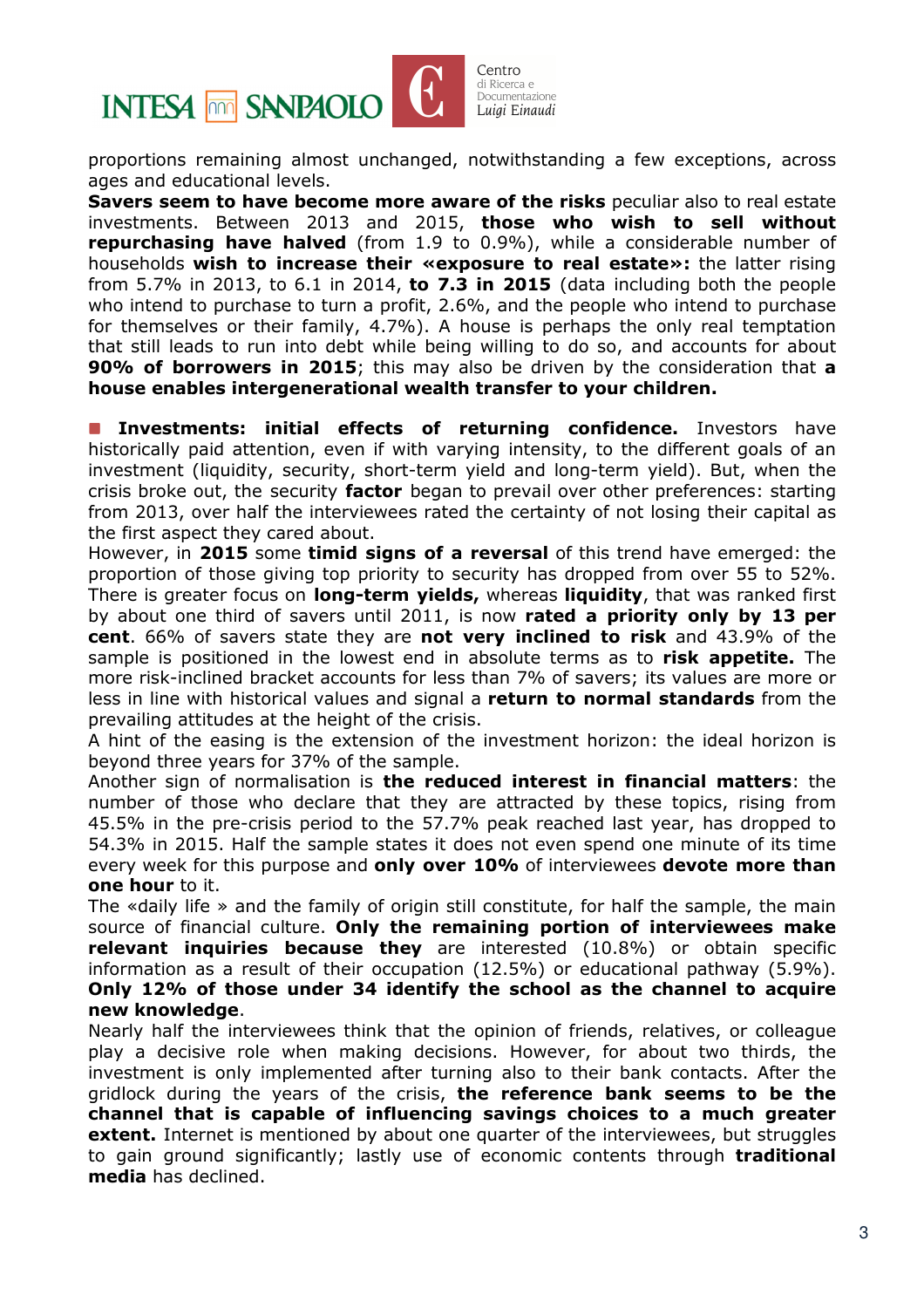

Centro di Ricerca e an nuosi sa<br>Documentazione Luigi Einaudi

**Bonds between desire for security and low yields.** The search for security is usually associated with bond investments, even at the expense of yield. The perception of bond security, after plummeting at the time of the sovereign debt crisis (2012), resumed an upward path from 2014. This trend is confirmed in 2015: 29% of the sample rates the bond investment to be fully secure, as opposed to somewhat less than 18% in 2012.

Data shows that a little less than 20% of the households has owned bonds over the last five years, but this proportion is **declining**: down from 29% in 2007. The number of people who rate bonds as the best form of investment has also **fallen** from about 27 to about 20%. However, the "aficionados" (mostly old savers that had familiarised with bonds at the time of double-digit yields), albeit decreasing, raise **such number in the portfolio** (over 36% allocate to bonds more than 30% of their assets; last year less than a quarter were above this threshold).

**Asset management has increased.** The people that are **younger** and more **interested in medium/long-term yields** are browsing around to diversify. After the subprime crisis and until 2013 there were fewer asset management investors, but over the last two years a trend reversal occurred, with investors growing from 9 to almost 12%. Most of them have invested in mutual funds or SICAVs (7.2%); this is followed by asset management (5.9%), whereas the positions in ETFs (2.3%) or in Unit Linked policies (2%) are at a lower level. **Among the reasons** for investing in asset management, the lower risk is important for over half the sample; the «simplification» requirement has been scaled down over the years (in 2012 it was the top reason); while the search for **yield** had lost ground in 2013 and 2014, it has **grown popular again during 2015.** Three out of four investors still regard their **bank** as the favourite channel to buy funds. The people stating they are **satisfied** with their asset management investments have now risen to 87.4% from 53.5% in 2005, whereas only 2% of non-investors stated their choice had not resulted from previous negative experiences.

**Few and well informed investors in shares.** As regards equity markets Italian investors - more than once adversely affected by the variability of the macroeconomic scenario and of confidence, over the last years have taken to an increasingly prudent stance: while in 2012 12.5% of interviewees stated they had purchased or sold shares over the last five years, in 2015 this percentage has dropped to 7.5%, even though with a slight increase in the number of those who have traded on the equity markets in the last twelve months. This might suggest, perhaps, a certain renewed attractiveness for the Italian stock exchange, albeit limited to 2015. One of the reasons for the small equity participation, the percentage of those who deem they do not have sufficient resources has increased by about 8 points since 2011 to date, because of the impoverishment of the middle class: it is the second reason after the fear to lose their capital. The consultant's advice is the main driver of choice for about half the sample (data referred to the first answer provided by importance); some of the people who choose this form of investment entailing greater risk and more challenging to approach, are well aware of the importance to assess long-term performance. In addition, there has been an increase in the proportion of assets that were invested overall in the sector, which is rather the normal pattern when prices are rising.

The portion of the assets invested in shares has been high among those with a university degree, whereas, surprisingly so, there is no direct link with risk appetite: this validates the assumption the access to shares is related to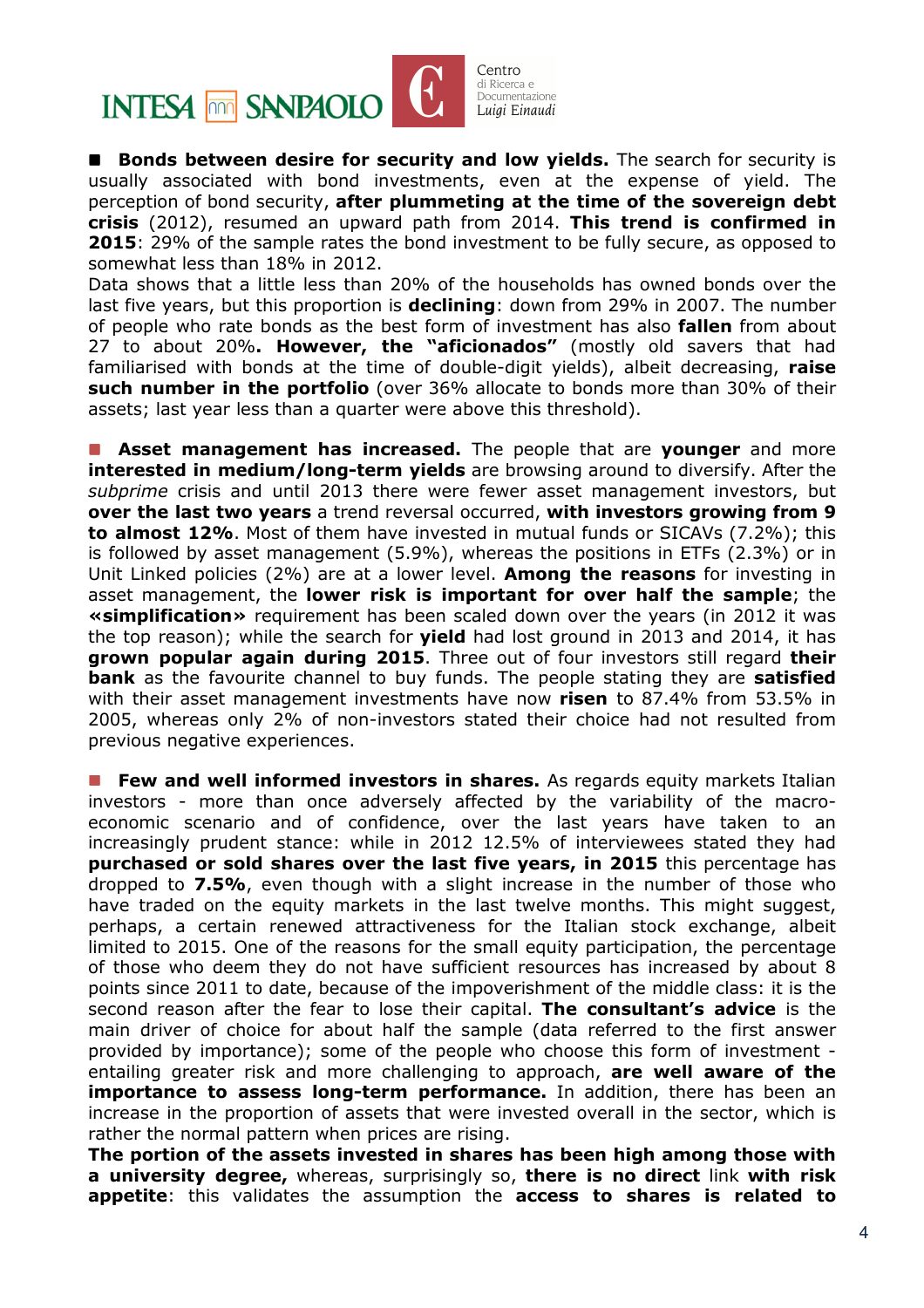

expertise, rather than to assets or risk appetite. Overall, almost 72% of shareholders are satisfied with their investment, namely an increase from last year's 63% and 58% in 2012.

**The bank: trusted and online.** When discussing the relationship between savers and banks, the analysis first and foremost shows that there is an «exclusive» relationship with one's bank: 78.6% of interviewees declare that predominantly their households use the reference bank as their exclusive port of call, whereas only 5.5% use multiple banks.

The proportion of assets held in liquid form in the current account is still rather **high: a mark** left by the preference for liquidity peculiar **to the times of** crisis. It is also true that, many savers still regard the current account as an instrument to use money, as in the past, rather than a service account.

The satisfaction for the services received at the bank is still rather high. Even at a time of greater institutional confusion, the bank continued to be highly trusted, in comparative terms, by households: nearly 87% of the interviewees are satisfied with both the services provided and with the trusting relationship with their bank.

Only a little more than one quarter of the interviewees used *home banking* services in 2011: **today 38.5%** of current-account holders use it. Users of remote services typically belong to central age groups, live in Northern Italy, have a secondary-school diploma or a university degree and a medium-high income. The use of remote access is now widespread also in small towns with less than 10,000 inhabitants, where there are fewer and fewer branches available. On the other hand, those **who do not use** the Internet for banking services do so, as a priority, because they prefer **personal relationship** (40.4%); some of them because they are not sure whether this channel is safe (21%); a few of them because they find it too complicated (13.7%) or because they do not have a computer enabling connection (12.1%).

**An empirical survey on the Italian middle class.** In order to carry out the survey on the **Italian middle class**, in the overall sample, a proportion has been identified including the interviews to *middle class* members. This class is defined as the group of people with incomes between 75 and 125% of the median income by the relevant age group, (OECD definition): for instance, for the 45-54year age group, the median income is  $\epsilon$ 2,434 and the far ends of *middle class* show €1,826 and €3,043. These figures were then supplemented with an additional sample of 332 persons. An ad hoc questionnaire was therefore completed by overall 718 **people**: the questions focus on the interviewee's personal and household condition, his/her position compared with his/her parents, the impact of the crisis on budget and economic choices, the values that are and must be defended in which the *middle class* identifies, the next important commitments of expenditure, the protection of the children's future. Limited to some questions a comparison between 2015 and 2007 could be drawn.

**How to join the middle class: the failure of the social lift.** Italian middleclass households **amount to 38.5%** of the total in 2015, **down from 57.1 as** recorded in the 2007 sample; about 7 million Italians (3 million households) during the 2007-2014 crisis, have lost the fixing point that economically linked them to the middle class.

The **income** is one of the key elements underlying class membership: in the interviewees' perception, it is the key aspect for the inclusion in the middle class (42% rank it first). This is followed by **educational level** (21%), **assets** (19%), and lastly intellectual work (18%).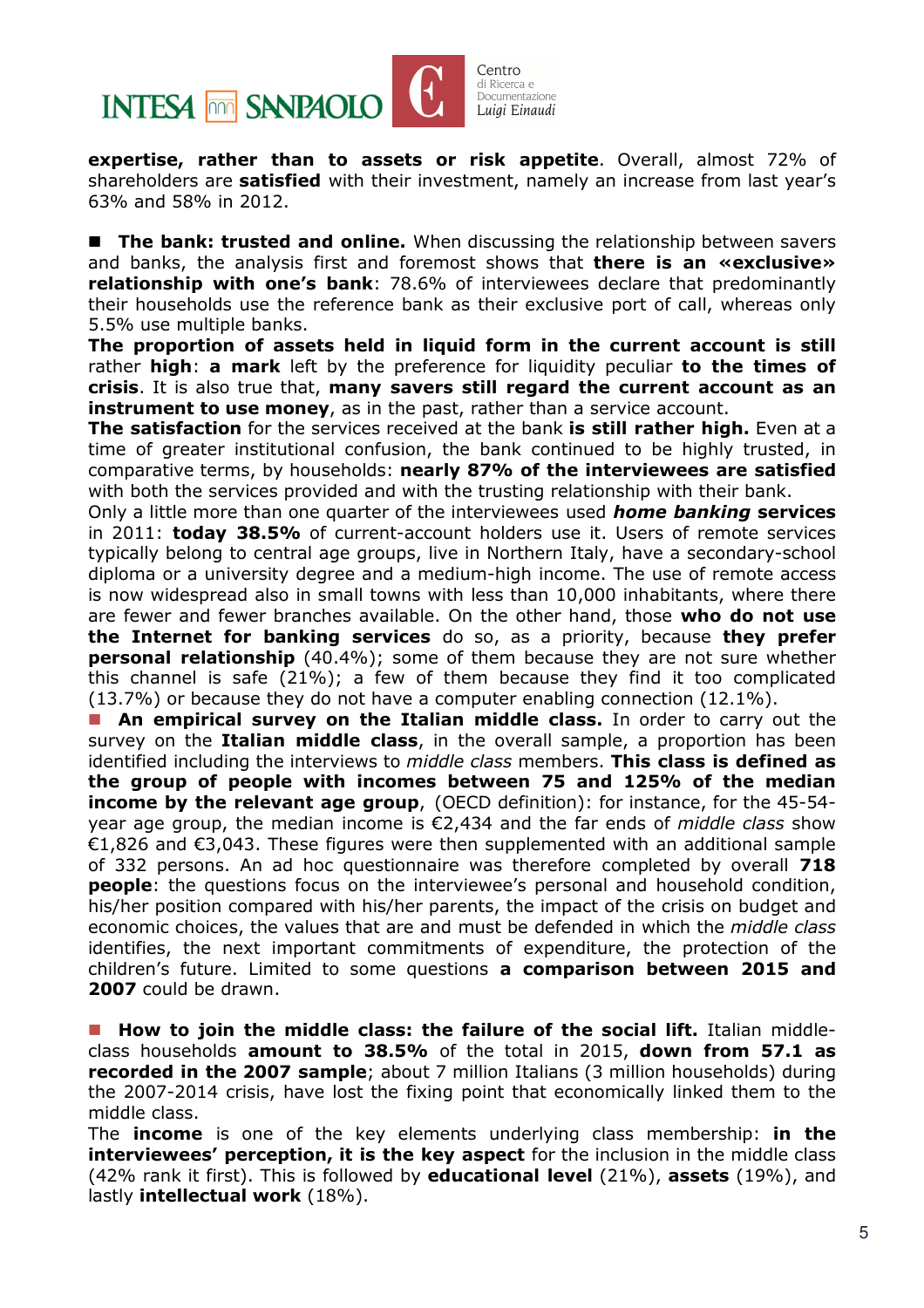

The crisis has not only **halted the social rise** towards the middle class. Since 2009 the lift has **been falling**: for the first time in the history of post-war Italy, a middle class generation declare they are a step back compared with their parents. Even though on some specific aspects of their lives, interviewees think they have an **advantage** over their parents (access to education, travel, main house, car), a 45% proportion of the sample believe they are living in worst material conditions than their parents. The balance between improvement and deterioration overall amounted to -21%. Taking into consideration ages, the negative balances vary from -64% for eighteen-year-old people to -19% of fifty-year-old ones, with only sixtyyear-olds being close to balance (-4%) (of which, however, only 15% still work).

 Middle class: lesson learned from the crisis. The standard of living of the middle class has been hit by the crisis: 25% of interviewees have cut on car purchases, 60% on holidays, hotels and restaurants, 35% on shows, 24% have given up private medical care. But the issue is probably more complex. The crisis has hinted at a turnaround that has brought some changes in consumption **patterns:** as a result, people have been compelled to review the priority of their values. While the cuts affecting clothing and accessories amount almost to 50%, the reduction of the expenditure incurred for sports and recreational activities lies instead between 5 and 11% and is the lowest in absolute terms: for the first time in almost fifty years, bicycles are sold more than cars. The *middle class* spends and will spend increasingly less, but it will make up for it with the quality of and awareness of its expense. The process is fully underway: it won't even relent with recovery, but it may also inspire the creation of occasions for initiatives and investments.

**The expectations on the future of children have changed.** Middle class parents foresee **hard times** for their children, who, unlike their parents, can only benefit from easy access to education. These expectations will hopefully be mitigated by economic recovery, but in the meantime they induce real savings behaviours in favour of children: 26% of the sample (with children) are setting aside their money to finance **education**, including abroad; 13% are saving to buy a **home** for them; 7% are setting aside funds to **start up a business** to pass on to their children; 22% of the *middle class* anyway is saving for **inheritance** purposes.

Savings priorities have changed. The usual question about the income was related to its sufficiency to support the standard of living (balance in terms of current income) and the expected sufficiency upon retirement (balance in terms of future income). The balance in terms of current income, albeit positive with a figure of 40, has decreased by 21 points as against 2007; the declining trend is repeated in the event of a **balance in terms of future retirement income**, from  $+36$  to  $+6\%$ . The erosion of income satisfaction probably began to cease at the end of 2014 and only the final data for 2015 can reveal whether the hoped-for trend reversal has taken place.

During the crisis there was also a drop in the percentage of *middle class* persons who managed to save (from 54 to 42%).

The peculiarity of such a long crisis has strongly affected the reasons behind middle-class savings attitude. In 2007 it mainly saved money to buy a house, secondly for unexpected events; the desire to supplement the retirement pension was felt in the middle age, probably late, but still it emerged. In 2015, house purchase has almost disappeared, whereas the desire to renovate a privately owned house is noted and, as stated above, the need to save for children has become all the more